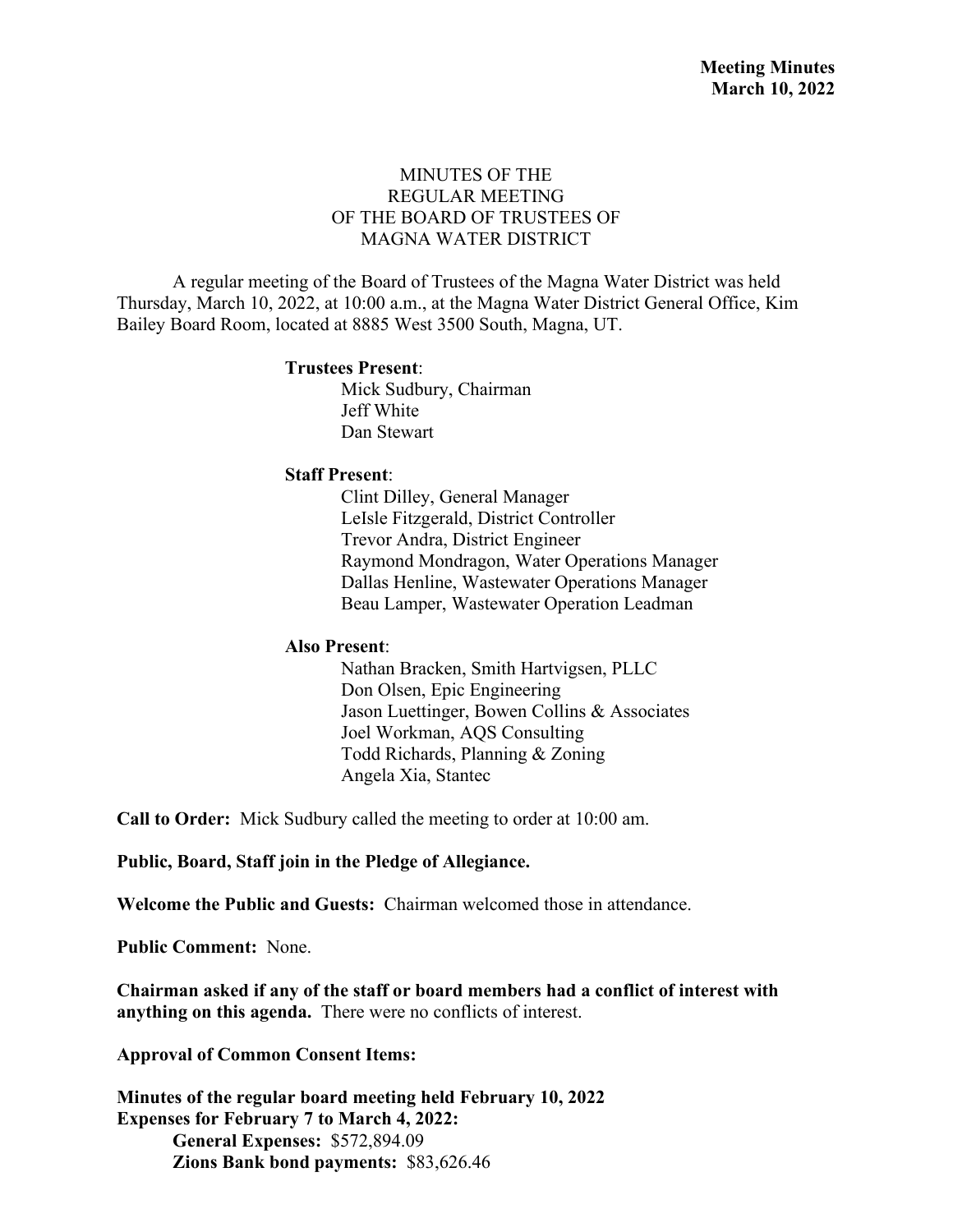A motion was made by Jeff White, seconded by Dan Stewart, to approve the minutes of the regular board meeting held February 10, 2022, the general expenses, and the Zions Bank bond payment from February 7 to March 4, 2022, in the amount of \$572,894.09 and \$83,626.46, respectively. The motion was approved as follows: Mick Sudbury, yea, Jeff White, yea and Dan Stewart, yea.

**Mick Sudbury appointed to Jordan Valley Water Conservancy District Board of Trustees by Governor Cox:** Clint Dilley recognized the appointment of Mick Sudbury of Jordan Valley Water Conservancy District Board of Trustees. The process to be appointed to the Board is extensive. It requires a nomination from the Salt Lake County Council, the nomination goes to the Utah Legislature and Governor Cox. The Governor must officially appoint the individual, and the State Senate needs to confirm the appointment. Clint wanted to congratulate Mick and expressed his gratitude in having a representative there from Magna Water. It is the first time in history that Magna Water District has had a direct representative on this Board.

**Discussion of the results of the Employee Succession Planning Survey:** Clint presented the results from the survey and explained to the Board the average years of longevity in each department; water, wastewater, office, and management. He presented the results regarding the length of time individuals felt it would take to train someone coming into their positions. Water department was 19.7 months, wastewater was 18.8 months, front office was 1.25 months, and the management team was 10.8 months. The survey also expressed the plans for continued employment with the District. Overall, there were 1 employee from 0-3 months; 1 for 1-2 years; 1 for 2-3 years; 3 for 3-5 years; 4 for 5-10 years; 6 for 10-20 years and 12 for 20+ years. The survey expressed positions in which employees would like to see themselves promoted to during their course of employment. Overall, there were 6 for Construction Leadman; 5 for EDR/Cust Service Leadman; 3 for Wastewater Collections Leadman, 5 for Wastewater Treatment Plant Leadman; 6 for Inspector Leadman, 1 for Accountant; 1 for Controller; 2 for District Engineer; 11 for Water Operations Manager; 7 for Wastewater Operations Manager, and 8 for General Manager. There was some feedback on the understanding of opportunities and path for future career advancement; 13 had a strong understanding, and 13 had an average understanding of this. The survey asked what reasons would influence their career planning and long-term goals, out of 21 options, the highest ranked was the District's schedule/hours and the health insurance benefits. The survey asked what the employees didn't like or would like to see change that influences career planning and long-term goals. Out of 21 options, the highest ranked was wages and advancement opportunity. Overall satisfaction with their job/career, 93% are very satisfied and satisfied, where 7% is unsatisfied. The Board felt the survey was a good thing and suggested that management meet with individuals in person. They also suggested another survey for suggestions with Management and the Board.

## **Legislative update presented by Nathan Bracken, Smith Hartvigsen:** Nathan briefly discussed the following bills:

House Bill 121: Provides state funding up to \$5,000,000 for people to replace lawn and turf with drought resistance crops.

House Bill 132: Uniform Easement Relocation Act, there's already a specific process to relocate certain water conveyance facilities, excluding culinary water. This exempted the District's facilities from being able to be able to be unilaterally relocated by somebody.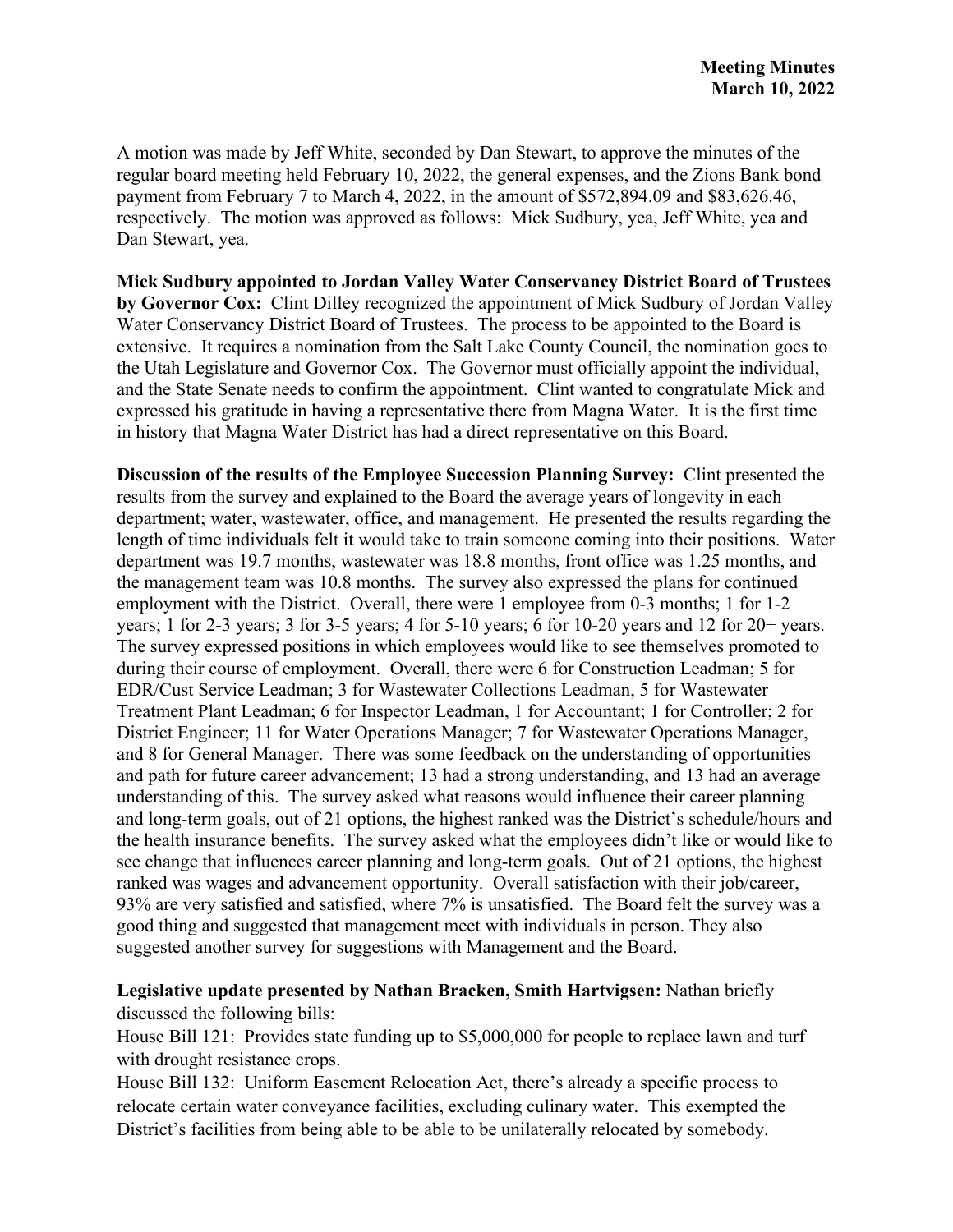House Bill 166: This provided clarification criminal and civil penalties if someone interferes with the water facilities.

House Bill 168: The State Engineers Office is going into uncharted territories with curtailing use. One of the things that has been an outstanding question is there's long been a law on the books about preferences during times of shortage, usually made a preference for domestic culinary water providers, even with a junior right, as opposed to others. There has always been a question as whether this has been constitutional or not. This bill the State Engineer is going to study this issue and report their findings by the end of the year. has been lo

House Bill 242: Requires additional water metering requirements for certain classes of secondary water providers. The State also appropriated \$200 M for this, a fraction of what this will cost.

House Bill 334: This is for additional monies for the State Engineer. A new State Engineer Deputy will be hired. One of these people are going to be working on the Great Salt Lake. Senate Bill 89: One of the challenges we've had with conservation and the State, is we haven't had good regional conservation plans, to give the District an idea of where we fit in the Region. Under this bill, the Division of Water Resources will do regional conservation plans with goals, then every water provider, when they do their conservation plan, they will basically have three choices, either adopt the regional plan, adopt a stricter plan, or adopt something else and explain why.

Senate Bill 110: This will require water element to be amended and included in most cities general plan, trying to get more water and land use planning tied together.

Senate Bill 254: This specifies that certain records of a drinking water or wastewater facility, are now protected records and aren't subject to being released under GRAMA due to public safety concerns. These records are engineering and architectural drawings of drinking and wastewater facilities and any security information.

Senate Bill 11: Clarified the process a local district would use to cancel an uncontested election. Senate Bill 170: Changed the dates of the declaration of candidacy filing period for certain offices to March.

House Bill 232: Creates the Utah Lake Authority. The version of the bill that was passed, is better than the bill introduced last year. Legal counsel still has practical concerns about how that bill and the overall concept of developing the Lake is going to work and what is basically a reservoir.

House Bill 410: This will appropriate \$40 M to two conservation groups to create a water trust for the Great Salt Lake to lease or purchase water rights to benefit the lake and to undertake other projects that could improve lake levels.

House Bill 429: This bill will be for integrated water shed management for the Great Salt Lake water shed to determine how to better manage water resources in the water shed.

House Bill 33: This bill amends instream flow statute so that water can be placed directly into the Great Salt Lake to benefit the Lake.

House Bill 237: Requires local districts to post a tentative budget along with the advertisement of the Public Budget Hearing.

House Bill 388: Clarified that candidates filing for elected office within a local district must do so during the district's normal operating hours, whatever they may be.

Clint asked about the bill (House Bill 95) which would have prohibited a land use authority or an HOA from requiring grass in their landscapes. Nathan indicated this bill did not make it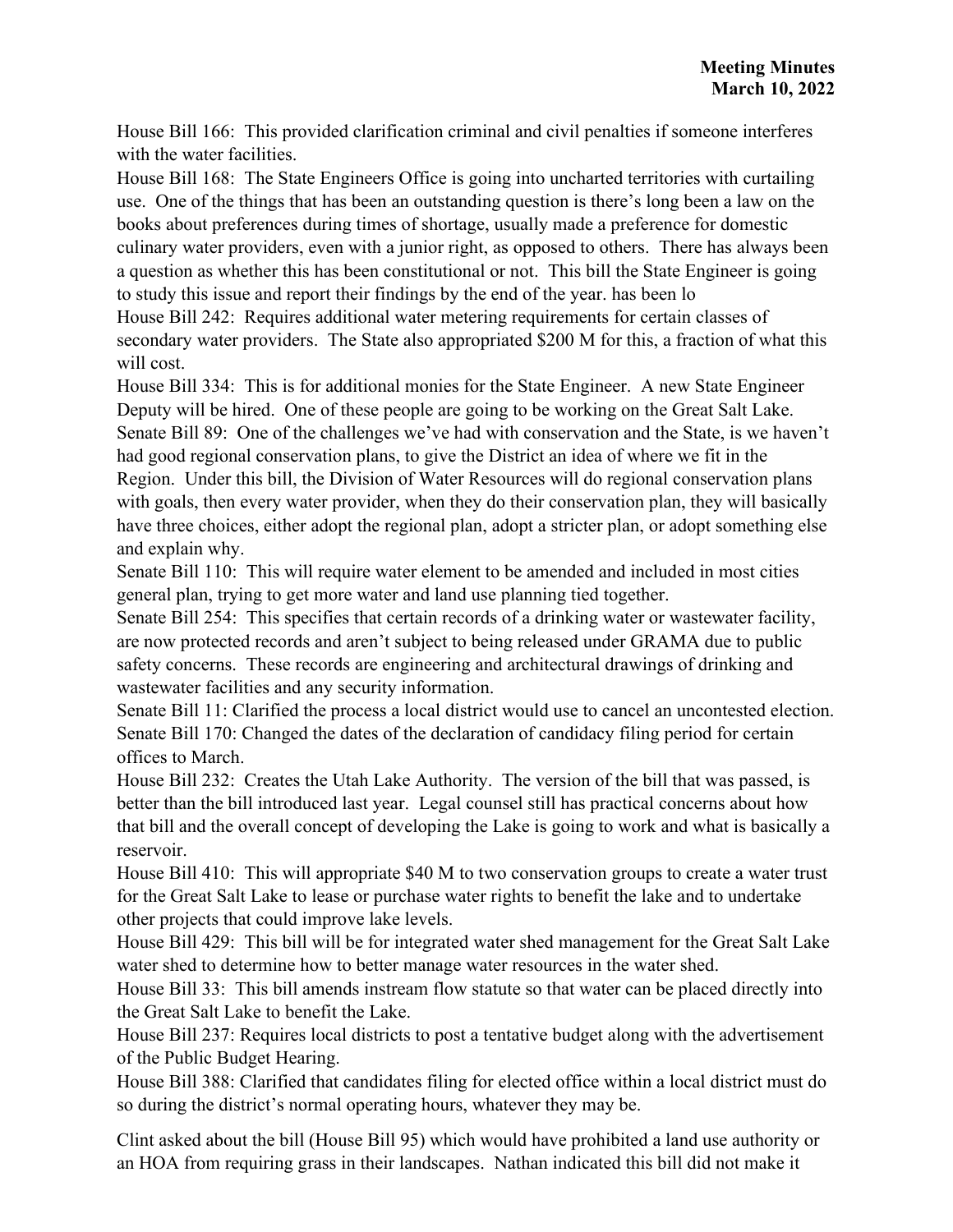through Legislation. Another bill that did not pass, was Senate Bill 73. It would have required water efficient fixtures in new construction. House Bill 39, which did pass, included some but not all of the requirements of Senate Bill 73 regarding certain water fixtures.

**Discussion and possible motion to approve Epic Engineering task orders 2022-5 for Design and Bidding Services on the 2022 Culinary Water & Sewer Pipeline Repairs project in the amount of \$49,300:** Trevor indicated this task order is for the annual replacement and repair of water and sewer pipelines. In the past the District has had two separate projects for the repair and replacement, but this year it will be combined into one project. Trevor recommended approval of this task order for its reasonable and its fairness. A motion was made by Jeff White, seconded by Dan Stewart, to approve the Epic Engineering task order 2022-5 for design and bidding services on the 2022 culinary water & sewer pipeline repairs project in the amount of \$49,300. The motion was approved as follows: Mick Sudbury, yea, Jeff White, yea and Dan Stewart, yea.

**Discussion and possible motion approve Stantec task order for Design and Construction Management services on the West Side Collection Project 1B:** Trevor indicated to the Board he is still reviewing this task order with Stantec and negotiating the services. He asked if the Board would table this agenda item. The Board approved tabling the Agenda Item.

**Discussion and possible motion to approve the WWTP clarifier drive controller installation in the amount of \$35,283**: Last month the replacement of the clarifier drives was approved. Since then, the contractor found the controllers which were quoted originally, would not be compatible with the drives that were being installed. This additional amount will be for the drive controllers that are compatible to the drives. This reflects a scope change on the equipment, a price increase on the equipment material, and labor that wasn't included in the original quote. A motion was made by Jeff White, seconded by Dan Stewart, to approve the WWTP clarifier drive controller installation in the amount of \$35,283. The motion was approved as follows: Mick Sudbury, yea, Jeff White, yea and Dan Stewart, yea.

**Discussion and possible motion to approve IGES task order S-22-007 for Geotechnical services on the West Side Collection Project 1B in the amount of \$20,550:** Trevor indicated this task order would allow IGES perform bore holes, additional exploration along pipeline alignment going under the freeway, which will require micro tunnelling, and ground water monitoring for the West Side Collection Project 1B. A motion was made by Jeff White, seconded by Dan Stewart, to approve the IGES task order S-22-007 for geotechnical services on the West Side Collection Project 1B. The motion was approved as follows: Mick Sudbury, yea, Jeff White, yea and Dan Stewart, yea.

**Discussion and possible motion to approve T-O Engineer, Inc. task order 22-01 for 2022 GIS and Survey Services in the amount of \$75,000:** Trevor indicated this was an annual task order for GIS services. Having this task order has allowed the District to accomplish a lot with our GIS system. The GIS system is at a point now that it's being used daily by our operators and our office staff. A motion was made by Jeff White, seconded by Dan Stewart, to approve the T-O Engineer, Inc, task order 22-01 for 2022 GIS and Survey Services in the amount of \$75,000. The motion was approved as follows: Mick Sudbury, yea, Jeff White, yea and Dan Stewart, yea.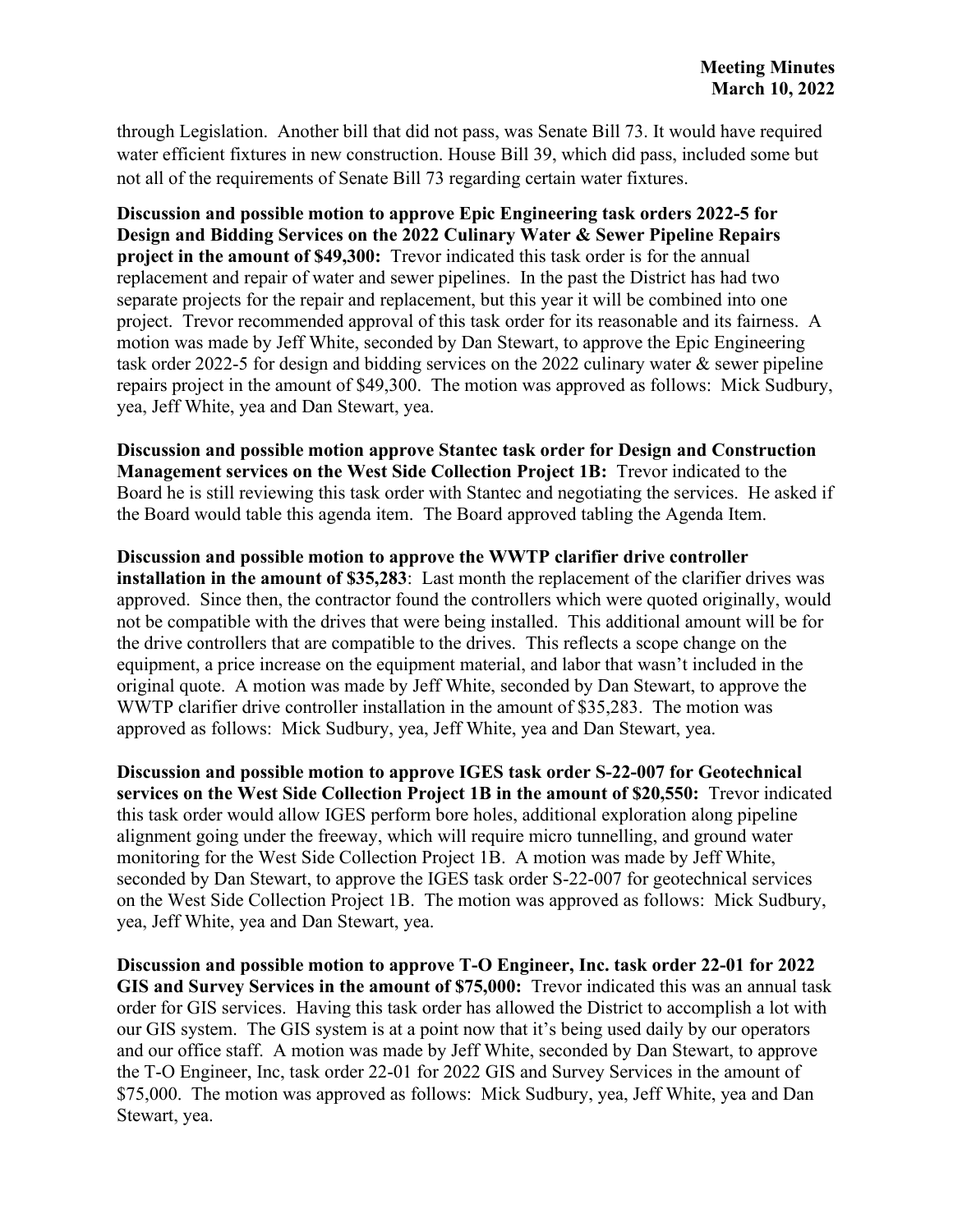**Discussion and possible motion to approve the Regence Blue Cross Blue Shield 2022-2023 monthly premium of approximately 5%:** LeIsle indicated this in the annual renewal for the health insurance for the executive team. The new premium will be approximately 5%, which seems reasonable. A motion was made by Jeff White, seconded by Dan Stewart, to approve the Regence Blue Cross Blue Shield 2022-2023 monthly premium of approximately 5%. The motion was approved as follows: Mick Sudbury, yea, Jeff White, yea and Dan Stewart, yea.

**Discussion and possible motion to approve water and sewer availability to 2215 South Industrial located at 2215 S 7200 W:** A motion was made by Jeff White, seconded by Dan Stewart, to approve water and sewer availability to 2215 South Industrial located at 2215 S 7200 W. The motion was approved as follows: Mick Sudbury, yea, Jeff White, yea and Dan Stewart, yea.

**Discussion and possible motion to award the Haynes Well 2R Cleaning Project to low bid from Widdison Turbine Services in the amount of \$192,076:** A motion was made by Jeff White, seconded by Dan Stewart to approve awarding the Haynes Well 2\$ Cleaning Project to Widdison Turbine Services in the amount of \$192,076. The motion was approved as follows: Mick Sudbury, yea, Jeff White, yea, and Dan Stewart, yea.

**Discussion and possible motion regarding meter purchases:** LeIsle indicated that She, Trevor, Matt Skogerboe, and Rob Jaterka met and went through the most recent upcoming developments and identified the water meter needs for each project. The total meter cost for the District will be \$479,275.17 to place the meter order and have them coming in consideration of the current delay in getting meters. A motion was made by Jeff White, seconded by Dan Stewart, to approve the meter purchase for various sized meters in the amount of \$479,275.17. The motion was approved as follows: Mick Sudbury, yea, Jeff White, yea and Dan Stewart, yea.

# **Report & Discussion from General Manager:**

STAFFING:

- Wastewater: Paul Bird has been hired to the wastewater collections department. The wastewater crews are fully staffed now.
- Water: Hired Lonnie Thompson, he will start March 14, 2022. He has experience working in a water department and lives in Magna. There is an employee planning retirement on the meter crew, with his written statement of retirement, Management has posted the meter crew position in house, Travis Rawson put in for the meter crew which causes a vacancy on the water construction crew. This position was posted in house and having no interested in-house employees, this position is now posting on the outside.
- Office: The employee on medical leave in the office has returned to work starting at 4 hours a day, now at 6 hours a day.
- As we have transitioned to in house payroll processing, we have had a few bugs on direct deposit issues. We have taken the opportunity to meet with all the employees and verified all employee's information was accurate. Believe all payroll kinks have been worked through.

OPERATIONS:

• An emergency response plan training will be set up for all employees. Trevor has been working with Hansen, Allen & Luce to go over their plan and provide the training. This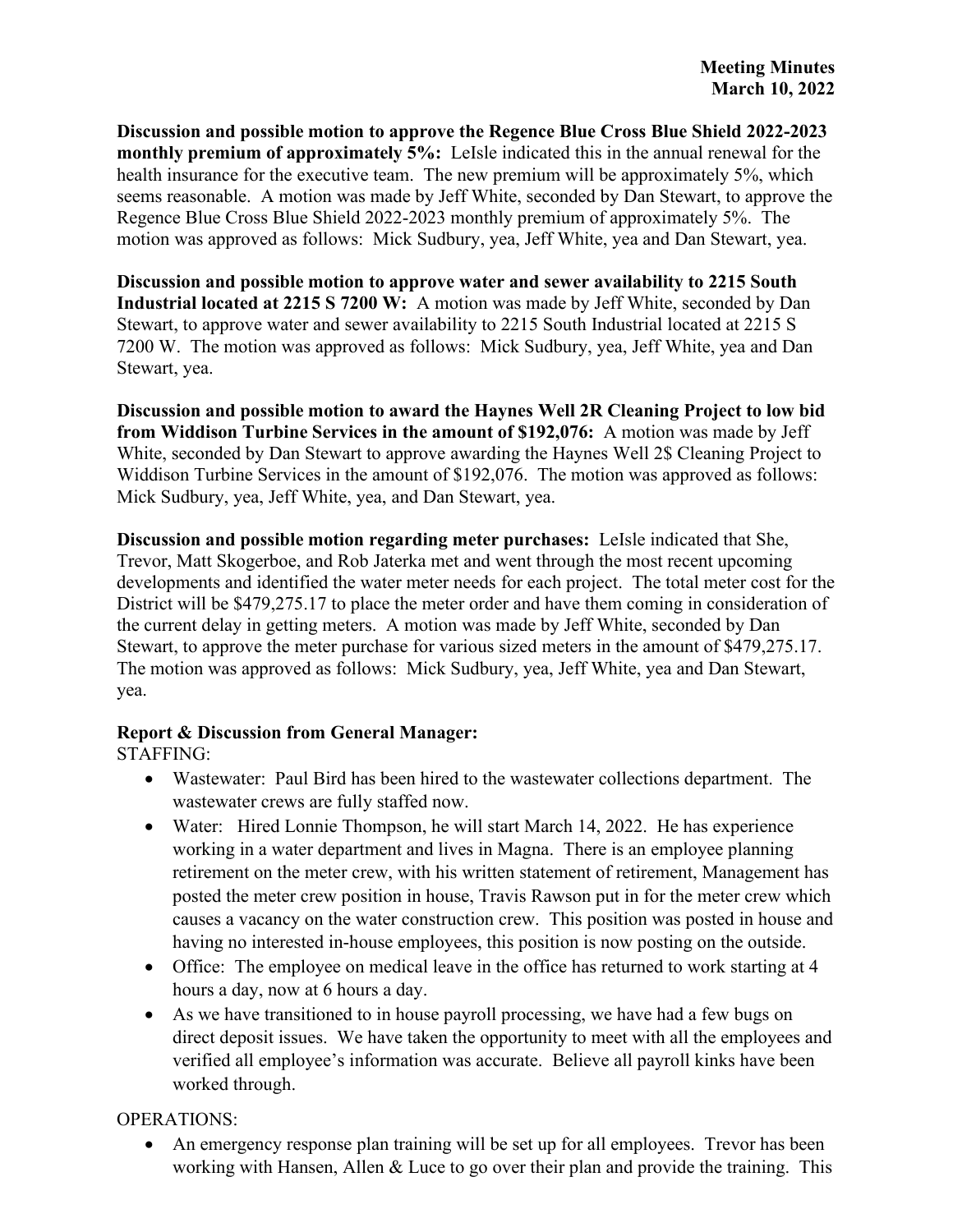will be an initial training to get them familiar with what's in the District Emergency Response Plan. Planning to hold this on or around April 20, 2022. Clint invited any Board Member. Management would like to follow this initial training with an practice scenario training.

- Working on the sampling program as discussed. Work on developing a standard sample detail. Working on the lead and copper rule, the inventory requirements are going to be the first step and have been meeting with consultants to understand what this is going to entail. Met with Marie Owens, the former Division of Drinking Water Director, who led the effort and was most closely involved with the lead and copper rule while there.
- We have been through the reuse filter procurement, three proposals have been received, working through the review and scoring. Should have a recommendation along with the proposals to the Board in April.
- Nearly complete with review, organization, and cleanout of records storage at WWTP, the records have been reviewed and organized and will be shredded. Have scheduled March 22, 2022, for the shredder out to the location.
- Delinquent Accounts are surprisingly consistent due to the fact we have not physically shut off water being worried about frozen pipes.
- We have a retirement luncheon tentatively planned for April 28, 2022.

# CUSTOMER COMPLAINTS:

- A customer called and was concerned about settlement of backfill that had occurred on 7900 W, our crews responded immediately to restore.
- A customer called and was concerned about an open hole on Rulon and 3100 South that was not properly maintained. This was not a Magna Water hole (telecom) but helped resolve with SLCO to get it fixed.
- A customer called and was concerned over the limited RV dump hours. Clint explained the reason why the hours are limited and offered tour of WWTP, still evaluating alternatives to expand service hours.

**Discussion on District's actual vs budget status as of February 28, 2022:** LeIsle informed the Board the February overall income is \$379,000 and a loss of \$62,000 in 2021. The major difference is caused by connection fees  $\&$  impact fees. These figures include one month of our new user fees billed in February. The water sales are \$1,200 below budget for February, and \$40,000 higher than February 2021. Expenses are all below budgeted. There is a big variance in the Other Operating Expenses, this is since in 2021 the District's liability insurance for the entire year was expensed in one month in this category, whereas, in 2022 the costs are being expensed per period instead of recording the entire expense in one month.

**Discussion on different format for the board meeting minutes and posting to the District's website:** LeIsle presented to the Board a new format for the board meeting minutes. It would take out quite a bit of discussion in the minutes and would refer to any handouts discussed during the meeting for agenda items. With this format, the board meeting recording would be posted to the website for anyone to have access to. The Board recommended the minutes contain what is required and accepted the new format.

# **Engineering projects update:**

**Zone 3 pump station:** This project is moving along; the Contractor is working on assembling the submittals from subs.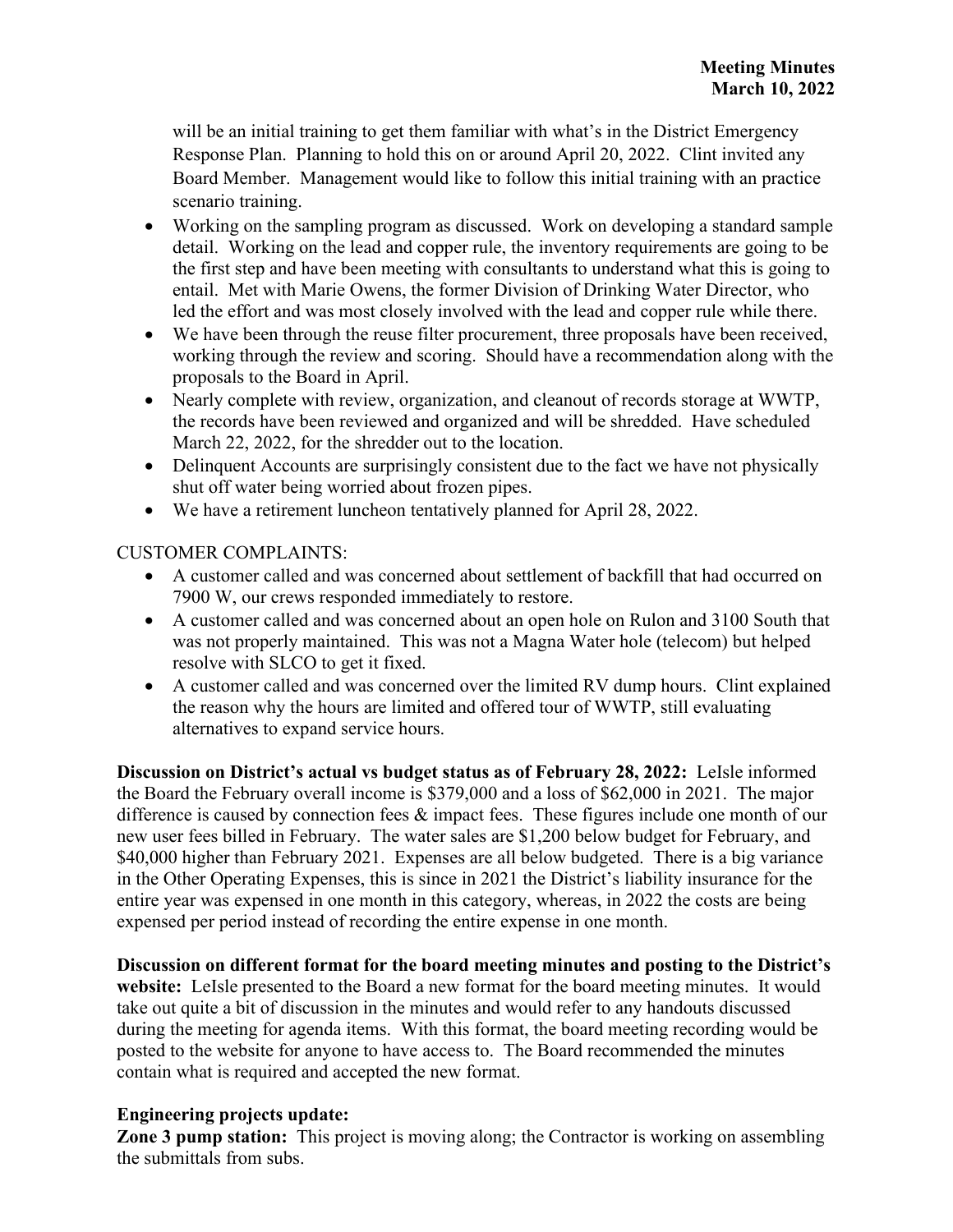**Material Hauling**: Newman Construction has been subject to weather but are moving the material and committed to moving it when they are able.

**Garage & Storage Parking Lot Project**: This project has gone out for bid this weekend. Bidding will be closing on March 28, 2022. Review will be completed, and the bid results and recommendations will be brought to the Board in the April board meeting.

**Reuse filter Procurement**: Proposals have been received, review and scoring will be completed, and recommendations be brought to the Board in April. Once the material is selected, the engineering firm will need to be paid 10% of the material so they can do their engineering in house.

**Approved Procurement Engineering List Update**: Trevor has compiled a RFQ for our approved procurement Engineering Firms. There were a couple of new firms that wanted a chance to get on the list that the RFQ was sent to. All the engineering firms that are on the list now also received the RFQ in case of any changes to their firm. Those will be reviewed, and an approved list will be brought back to the Board to be approved.

# **Water Distribution/Production:**

**1. Water production report:** The culinary water production for February was 86.8 million gallons or 266.27-acre feet, a 3.89% increase from 2021. Year to date production was 179.9 million gallons or 552.18-acre feet, a 0.33% decrease from YTD 2021. We have purchased 129.84-acre feet of water from Jordan Valley Water as of February 2022.

**2. Call out report:** Raymond reported that there was a total of 12 call outs, (2 mainline leaks and 10 miscellaneous) with a total number of 52.5 hours paid.

# **WWTP Operation/Collection System:**

**1. Status of sewer system:** Dallas indicated the cold temperatures are keeping them on their toes as far as process variations, but the process is responding well to their continued adjustments, everything has been running well. As part of the District's cross training program, he is pleased to report that Chett and Dyllan, wastewater treatment operators, have passed their water distribution 1 certification. Dallas also informed the Board there was a sewer backup at 7970 W 3000 S, a call to the main office on Monday morning, the collections crew was dispatched to the location, they inspected the main and the investigation led them to realize the blockage was on the customer's lateral, everything on the main was clear. It was right at the connection of the lateral to the main. After attending the rural water conference last week, they introduced two different consultants that the District uses, T-O Engineering will work with the SL Rat group and will be sharing data which will be beneficial to the District.

**2. Call out report:** Dallas reported that there was a total of 4 call outs, with a total number of 12 hours paid.

**Motion to meet immediately in closed session to discuss the character, professional competence, or physical or mental health of an individual, pending or reasonably imminent litigation, and the sale or purchase of real property pursuant to Utah Code Ann. §§ 52-4-204 through 205:** Jeff White made a motion to meet immediately in closed session to discuss the character, professional competence, or physical or mental health of an individual, pending or reasonably imminent litigation, and the sale or purchase of real property pursuant to Utah Code Ann. 52-4-204 through 205. The motion was seconded by Dan